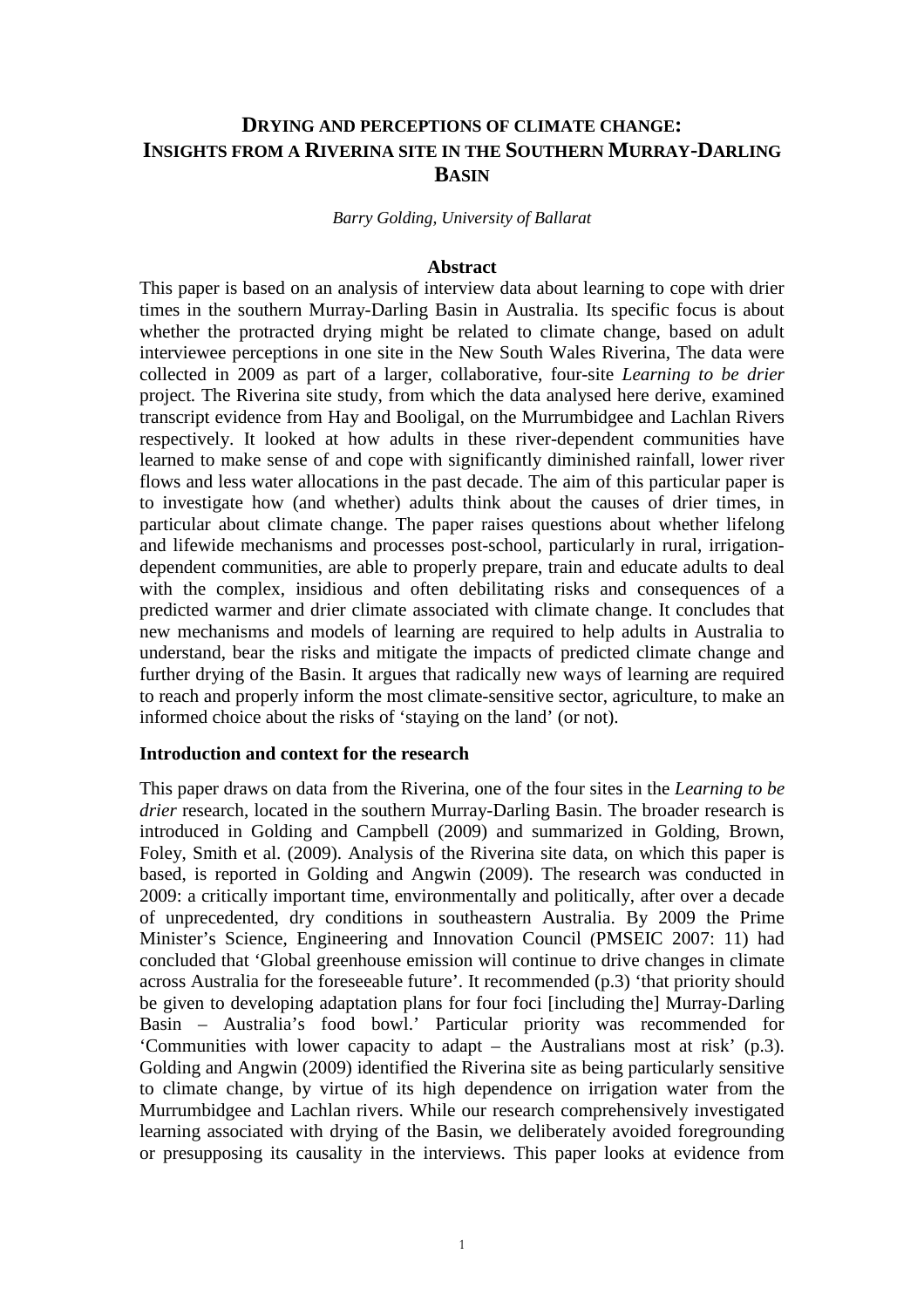interviewees about whether adults in the Riverina site perceive that the observed drying might be related to climate change.

In 2007 a CSIRO (2007) report identified the definite severity, likely urgency and possible future risks associated with the problem of drying in the southern Basin. The CSIRO attributed these risks to human induced climate change. In summary, the report predicted a future climate that would be drier and warmer, resulting in significantly less stream flows and water for irrigation. By 2009 water reserves and irrigation water allocations were at record lows. National debates were raging about whether human induced climate change was real, and whether to support a national Emissions Trading Scheme (ETS) to control carbon emissions, seen by PMSEIC (2007) to be driving the changes. The ETS presupposed that elevated emissions of carbon dioxide into the atmosphere were altering the global atmospheric balance and changing the climate. Much of the political opposition to the ETS was coming from people labelled as 'climate change sceptics'. Climate change scepticism, despite the conclusive science, had been most prevalent in two of the world's biggest polluting nations, America and China. In both countries in 2006, only around one third of those polled who had heard of the issue agreed that they 'worried a lot' about global warming, compared to around two thirds of Japanese and Indians (Pew Global 2006).

## **Literature review**

One of the difficulties of learning about climate change is, as Weingart, Engels and Pansegrau (2000: 269-270) concluded,

... that as long as climate change remains a hypothetical risk and there is no scientific *evidence* of a discernable impact on the global climate, the scientific warning is largely dependent on the assigned credibility of science in general and climate change science in particular – an easy target for skeptics in the absence of ultimate proof.

The concept of 'climate' itself, as Golding Brown, Foley, Smith et al. (2009) argued, is no longer seen in natural or 'uniformitarian' terms. Weingart, Engels and Pansegrau (2000: 272) noted that:

Whereas earlier [the term climate] had been considered a natural phenomenon to which humankind was more or less passively exposed, now it was perceived as a system with which humankind had actively interfered; further, a system that should be brought back into balance by purposeful human action.

Weingart, Engels and Pansegrau (2000: 280) adopted a constructivist view of learning and understanding in relation to climate change, when they concluded that:

Whatever the ecological risk climate change may be, ... the way the risk of climate change is perceived is socially constructed. …. There is no "one true" or appropriate definition of the issue.

They further demonstrated that communication *about* climate change differs among science, politics and the media, and that by virtue of their disparate forms of communication in modern mass democracies:

They entail risks of communication hitherto unknown. For science, its credibility as an institution producing reliable information is jeopardized. In the case of politics, legitimacy is at stake. (Weingart. Engels & Pansegrau 2000: 280)

Hulme (2007) put a similar argument in another way, which helps explain why resolution of the very public and continuing battles over beliefs about climate change (and by extension, debates about the cause of protracted drying of the southern Murray-Darling Basin) in Australia are so intractable. The battle occurs;

… as much in the cultural and individual imagination as in the atmospheric spaces in which physical climates are formed. ... [It] reveals more about the struggle for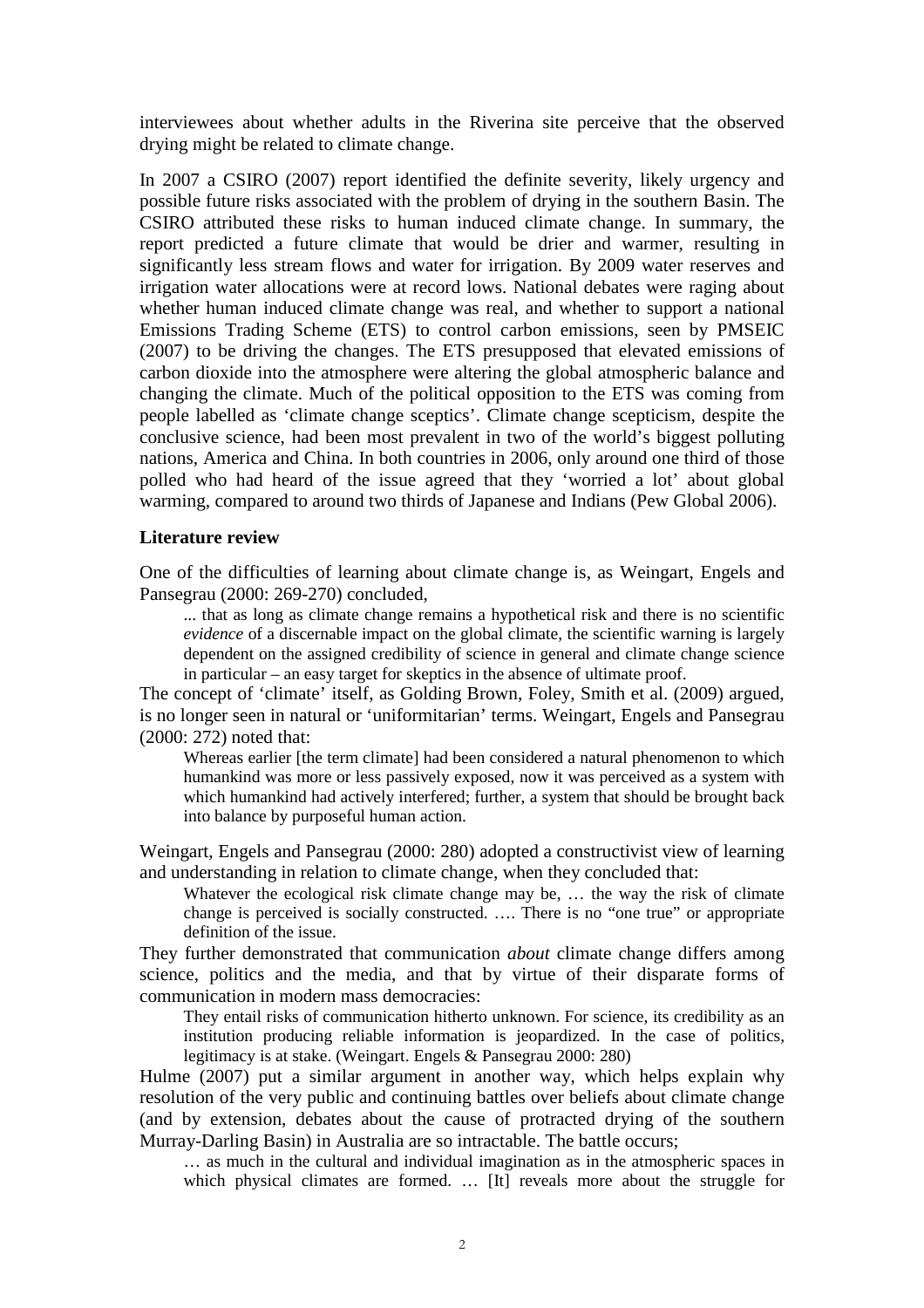ascendancy between institutions of science, government and the civil society than it does about a physical reality. (Hulme 2007: 13)

Fankhauser, Smith and Toll (1999: 74) argued that:

For autonomous adaptation to [climate change] to be effective, and to avoid maladaptation, certain preconditions have to be met. Individuals have to have the right incentives, resources, knowledge and skills to adapt efficiently. … Perhaps the main role for government will be to provide the right legal, regulatory and socio-economic environment to support autonomous adaptation.

Golding and Angwin (2009) showed that very few of these preconditions were in place in the Riverina site. Government roles (local, state and federal) policies, reactions and responses to these drier times were fragmentary and contradictory.

For most people in the Riverina site, the main, regular source of learning about drying and climate change was the media. The problem with reliance on learning via this form of media communication, apart from the fact that science and politics becomes contested and blurred, is that media discourses tend to be permeated by 'sensationalism, negativity and unequivocal clearness' (Weingart, Engels & Pansegrau: 275). Golding, Brown, Foley, Smith et al. (2009: 557-559) identified evidence of the inherent messiness or 'wickedness' of the problem of drying in the Murray-Darling Basin. They found evidence of the key characteristics of wicked problems identified by Dietz and Stern (1998) to be associated with climate change. These characteristics include multidimensionality, scientific uncertainty, value conflict and uncertainty, mistrust and urgency.

There can therefore be no one, true definition of the wider climate change issue and its risks by virtue of the hyper-wicked nature of the problem. Like Weingart, Engels and Pansegrau (2000), I therefore contest Fankhauser, Smith and Toll's (1999) optimism about the possibility that there is one right, autonomous form of adaptation to climate change in the Murray-Darling Basin. The literature suggests that the best government and communities can do meantime, aside from minimizing global carbon emissions to reduce the risks, as PMSEIC (2007) suggests, is to work on adaptation for a drier Basin at all levels. These include (PMSEIC 2007: 39) information to and engagement of the general public and the business community, 'accurate, pertinent and up-to-date information to policy makers', and generation and conveyance of knowledge of climate change and adaptation options by researchers.

## **Research method and limitations**

The *Learning to be drier* research (Golding & Campbell 2009) interviewed adults in each site in five categories: education and training organisations, water authorities and land managers, farming and other enterprises, community organisations and individuals. The semi-structured individual and small group interviews explored how and what adults learn to respond, formally and informally, in response to changes in water availability. The four selected sites (Alpine, mid-river, lower river and dryland) were identified as being highly dependent on water in the Basin different ways. The *mid-river* site, on which this paper is primarily based, has been highly dependent on irrigation water from the west-flowing Murrumbidgee and Lachlan rivers and aquifers, for broad acre crops including rice and cotton as well as vegetable crops. Most interviews were conducted in Hay, on the Murrumbidgee River. Some interviews were also conducted in Booligal, also in the Shire of Hay, approximately 80 km north of Hay, on the Lachlan River. Potential interviewees were identified by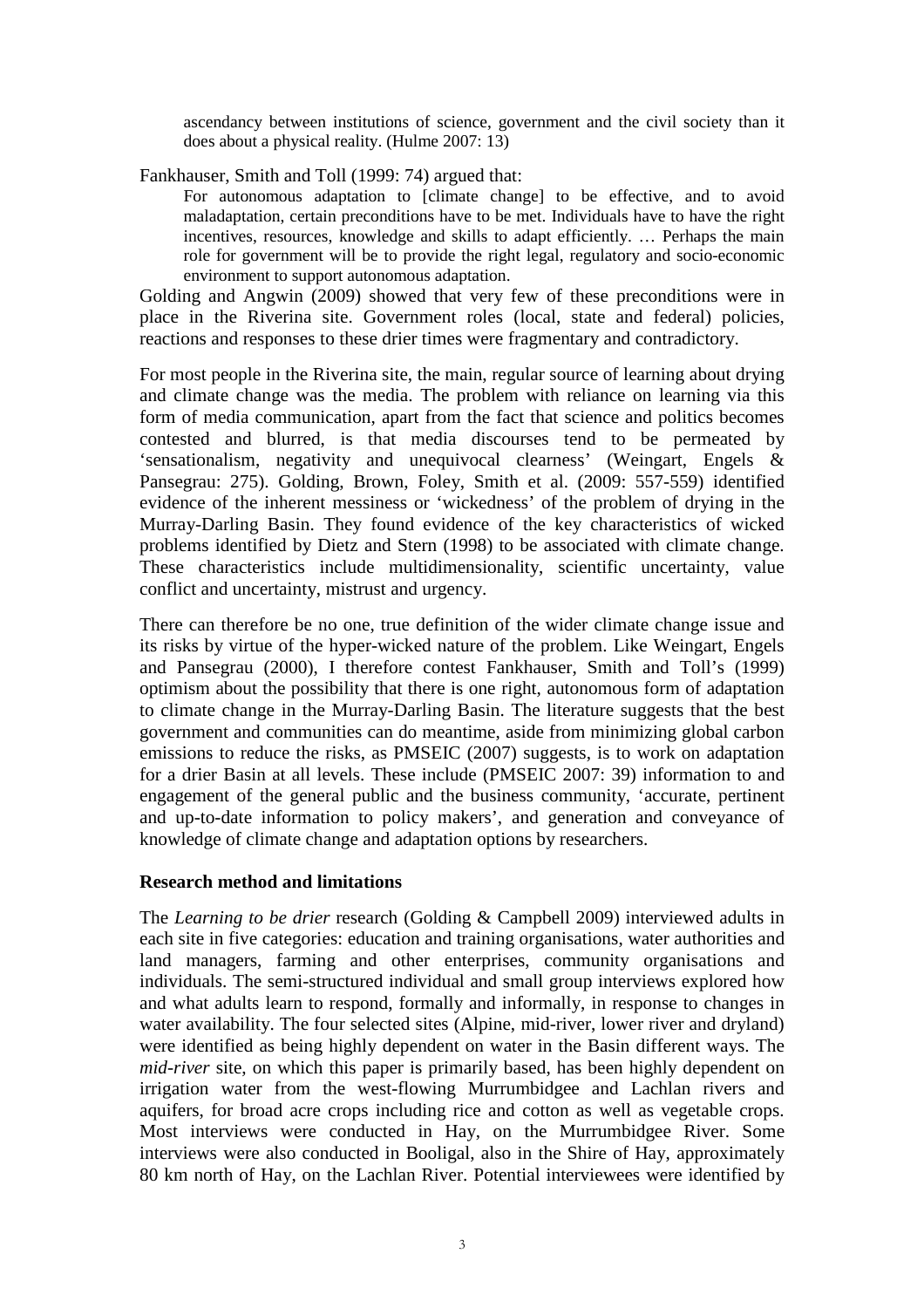email and phone call and a reconnaissance visit to the Riverina site. Several weeks later audiotaped, focus group interviews were conducted in the township of Hay (2006 population approximately 3,500) and the small hamlet of Booligal. University research ethics approval was obtained for these interviews, which varied in length between approximately fifteen minutes and one hour each. Interviews were fully transcribed. The interview questions focused o: what informants already knew about water origins, use and availability; how they learned about changes in water use and availability as well as how informants and their organisations were adapting to these changes.

The results are based on narratives from interviews in the mid-river site. Almost every mention of climate change and its possible implication in the drying of the southern Basin in this site came from the interviewer prompting towards the end of an interview. Where arguments about climate change, including scepticism, have been located within the interviews, some attempt is made to locate these arguments within a typology of sceptical<sup>1</sup> arguments on climate change. Grist  $(2009)$  proposes a similar continuum between 'types of sceptical arguments' on global warming: uninformed, misinformed, cherry picking, urban myths, FUD (fear, uncertainty, doubt) and nonscientific. Grist creates a separate continuum for 'levels of sophistication' of these arguments, ranging at the lower levels from silly, naïve and specious, to scientific at the higher levels. It would be possible to think of these two continua on two orthogonal axes, creating extremes between 'sophisticated and informed' arguments that are rational, logical and scientific, and arguments that are 'silly and uninformed'.

This research is limited to the perceptions of a the small number of informants in one Riverina site (12) who, in the discussions about the drying of the Basin, spontaneously mentioned climate change or discussed it when prompted. It is further limited to the five categories of informants purposefully selected for the interviews. The small number of spontaneous mentions of climate change amongst the 32 adult, Riverina interviewees may have been affected by the researcher's decision not to presuppose or foreground causality during the interviews or in the information supplied to interviewees. It is inevitable that researcher bias, opinions and knowledge about this contentious issue shaped the choice of this research and of this topic.

# **Findings**

 $\overline{a}$ 

A wide range of interviewees talked about the recent drier times, but very few spontaneously mentioned climate change in the Riverina site. In this section, all Riverina site transcripts have been examined to identify narratives about whether the observed drying might be related to climate change. In cases where climate change was not spontaneously mentioned, the interviewer typically asked the interviewee whether they thought the drying was associated with drought or climate change. One sign of the pressing need to contemplate permanent change to a drier climate in the Riverina site came from a vocational education and training (VET) stakeholder, who spontaneously noted that:

There is [a] role for educators to help transition to ... more efficient, more effective farming systems, not just in agriculture, but right across the board. [This is a] ... transition to a drier climate: a permanently drier climate. … You will meet people, even in the education system, who think that this is just a drought. … They no longer have the capacity to really change. [They think] this is going to end and we are all going

<sup>&</sup>lt;sup>1</sup> In the US literature, the spelling is usually 'skeptical'.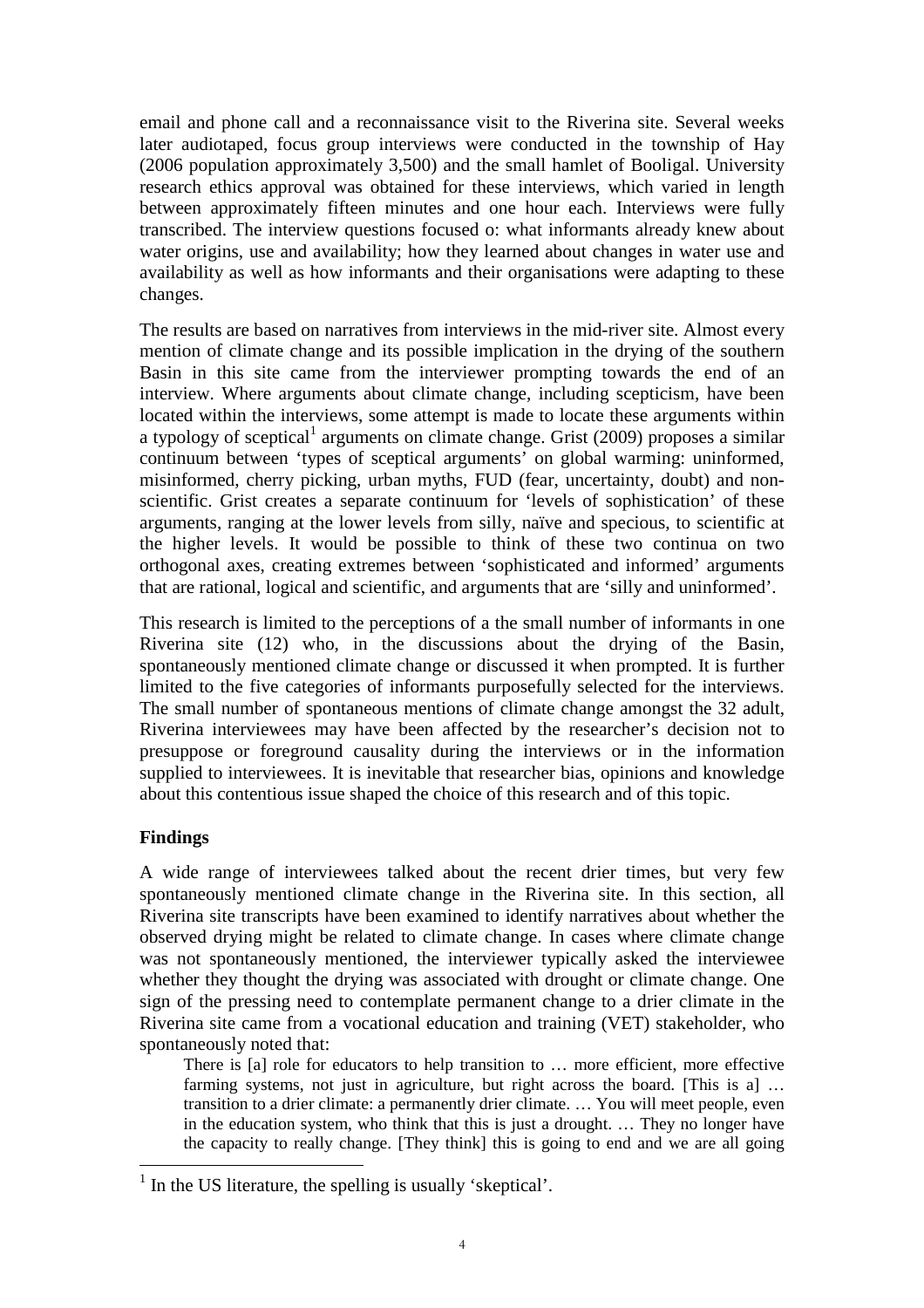back to a wet pattern. Some people who lived through the 1940s drought, well they are saying "Well we lived through this as kids", and think: "Why can't we live through this like we did when we were kids?" You also have a number of people who are seeing reality for what it is. I don't think you have got a lot of people really strategically thinking about what needs to go into developing a region to keep it viable. I don't think that thinking is being done on a local front at all …

A second sign came from a state government agricultural adviser in the Riverina site. She spontaneously indicated that the thrust of government information programs was moving from an emphasis on recurrent 'dry periods' [drought], to information about climate change. However the adviser stressed that: "Those programs are still being put together at this stage" and expressed uncertainty about climate change.

Whether it's climate change or whether it's just a dry period of time we have had in the past. … We have information … that there was originally a dry period of time at the turn of the century and then we had a dry period of time in the l950s. So whether it is a dry period, so whether it is a function of climate change, I think it is something that is going to be debated. … We probably won't have the answers to that.

A stock and station agent, who had specifically referred to 'drought' in her explanations of drying, was asked about her perceptions of climate change.

My personal opinion is that … there is a huge amount of over reaction to [climate change] at this present stage of time. I am aware of it, but I think there is a lot of scare mongering goes on. I do. I don't believe we are doomed at this point of time, as they will have you believe. I think we have to make serious steps to rectify it.

An irrigator in the Riverina site was happy to admit, in response to a question about causality of drying, that the climate had changed locally. However he was not convinced that human activity was implicated as the cause in the change.

[The climate] definitely has [changed] in the Hay district. The last 20 years it has just been getting drier and drier. I live on the river … We bought that in about [19]'80 and we had four or five floods up to '89 and we haven't had one since '89, so it's definitely changed. … It's obviously a drought and I would say it's a climate change, but what has caused the climate change? Whether it's man made or whether it's a cycle … I haven't got the education to say that.

Several other interviewees were similarly self-deprecating in relation to their own education and their ability to make informed judgements. Most comments were based on weighing up what they read in the popular press, narratives of others and recollections about what they had personally experienced. For example, a fruit and vegetable grower said:

[A] lot of old blokes around the area ... say we have had droughts like this 80 years ago. So who do you believe? I know myself, being a vegetable and fruit grower, we used to have rock melons ready before Christmas, and now there is no way you can do that it's closer to the second week in February. … It gets cooler earlier in the season but it gets hotter later, that's what I have found … for us to grow stuff like that now, we have to keep changing varieties to keep up with the temperatures.

Farmers in the Riverina site who spontaneously mentioned climate change were uncommon. One farmer in the Hay district who had spontaneously used the words 'drought' and 'climate change' in his narrative, agreed that:

Climate change [is] there. There's a serious data to say that we are in a decline. …. You see it through the media more than anything. … [The] earth has had climate change before and whether this is human intervention or not or whether it is a 50 year happening, I think it's still unclear. I mean we are generation where we were born in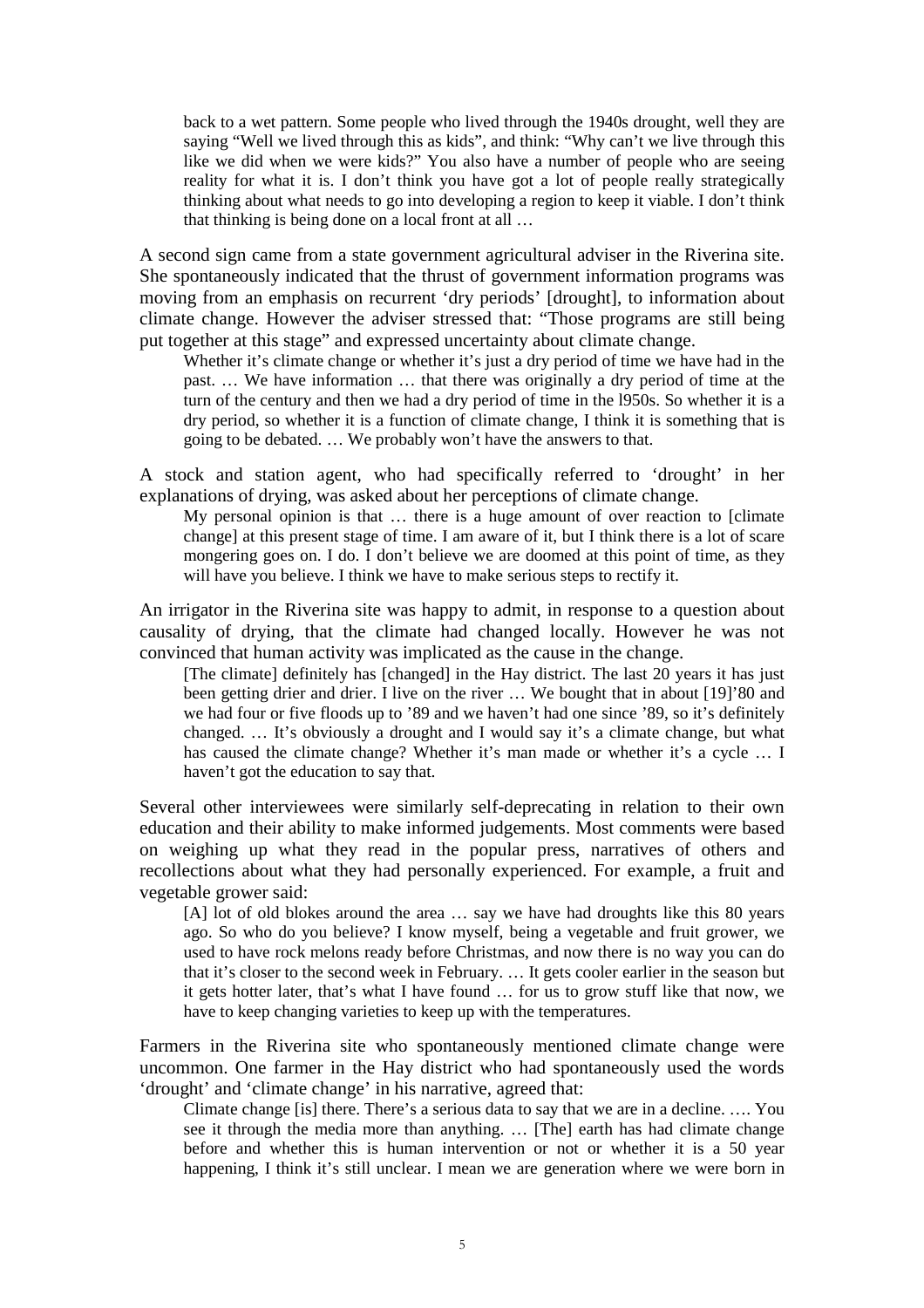the 60s and gone through … 'a 50 year positive', and I am just hoping that I'm in 'a 50 year negative'. … I mean this is only a very young country and it's not that easy to get data out of the original, … traditional owners.

Farmers in dryland areas around Booligal (on the Lachlan River), who had not had access to irrigation water for several years, had somewhat different responses when asked about the prospect of climate change. For example, Dryland Farmer 1 in the Booligal district reverted to the argument that 'climate change is natural'.

Climate change has being going on since the Ice Age and thank goodness it did, and I think its natural. … I think … the population worldwide … obviously has got some influence on it, and maybe speeds it up the degree that it is changing.

Dryland Farmer 2 in the Booligal district admitted to devouring a wide range of reading about climate change for over 20 years. He came closest of all informants to be cognizant of and accepting of climate change. He recognized his view as uncommon and entertained the possibility that the current cycle of hotter and drier periods might be related, to some extent, to atmospheric carbon dioxide.

It's probably not particularly common view, but I am a strong believer in climate change. I have no doubt it is happening and I believe there are cycles to our climate, and we are in one of those dry cycles at the moment. [I read] anything I see that is to do with climate change. ... Certainly what has happened here since 1989 you would certainly think that climate change is having some affect. But then again, we are going into a drier period. There is no doubt that we have been through drier and hotter periods, before so whether it is coincidental ... in terms of build up of carbon dioxide in the atmosphere, there is no doubt that that is happening and that has an effect on climate.

Dryland Farmer 3 in Booligal observed that entertaining optimism about the future was an essential part of living and staying on the land. He explained why he had doubts about the accuracy of predictions about climate change in these 'dry times'.

I have this feeling that we are going through a dry time. There's all this 'doom and gloom' that it is never going to rain again in this district … Well it happened the other day … We didn't get as much as we would like, but we will. … I mean if you don't have that attitude that it *is* going to rain you might as well give up now.

A local water manager in Hay agreed that:

There is definitely some form of climate change happening from what we have been told. [We have gone from] 20 years ago, having a real lot of water, to not very much water. [We] … must be in some form of climate change, there's a drought, it's happening, but I mean that can turn around. It took ten years to get to where we are now; it might ten years to get back the other way. I can't see it is affecting us in the near future.

A retired farmer in Hay, when asked whether he had views about climate change, responded:

No. It hasn't changed. I don't think, I don't believe it all, that's my opinion. It's cyclical … Look at this year. It's been the hottest year we have had had for quite some time … we had a week of over 46 degrees. [But] … we had fourteen days back in 1978/79 that the temperature never went under 100 [degrees Centigrade], day or night. … I can remember my Dad saying they had heat waves of a similar sort of thing and this would be back in the mid [19]'30s, and they were camped out in tents and they would go out and work on a windmill for half an hour and they would have to come back inside because it was too hot because they couldn't hang on to their tools … They had to kick all the magpies out of their tents because they were invaded.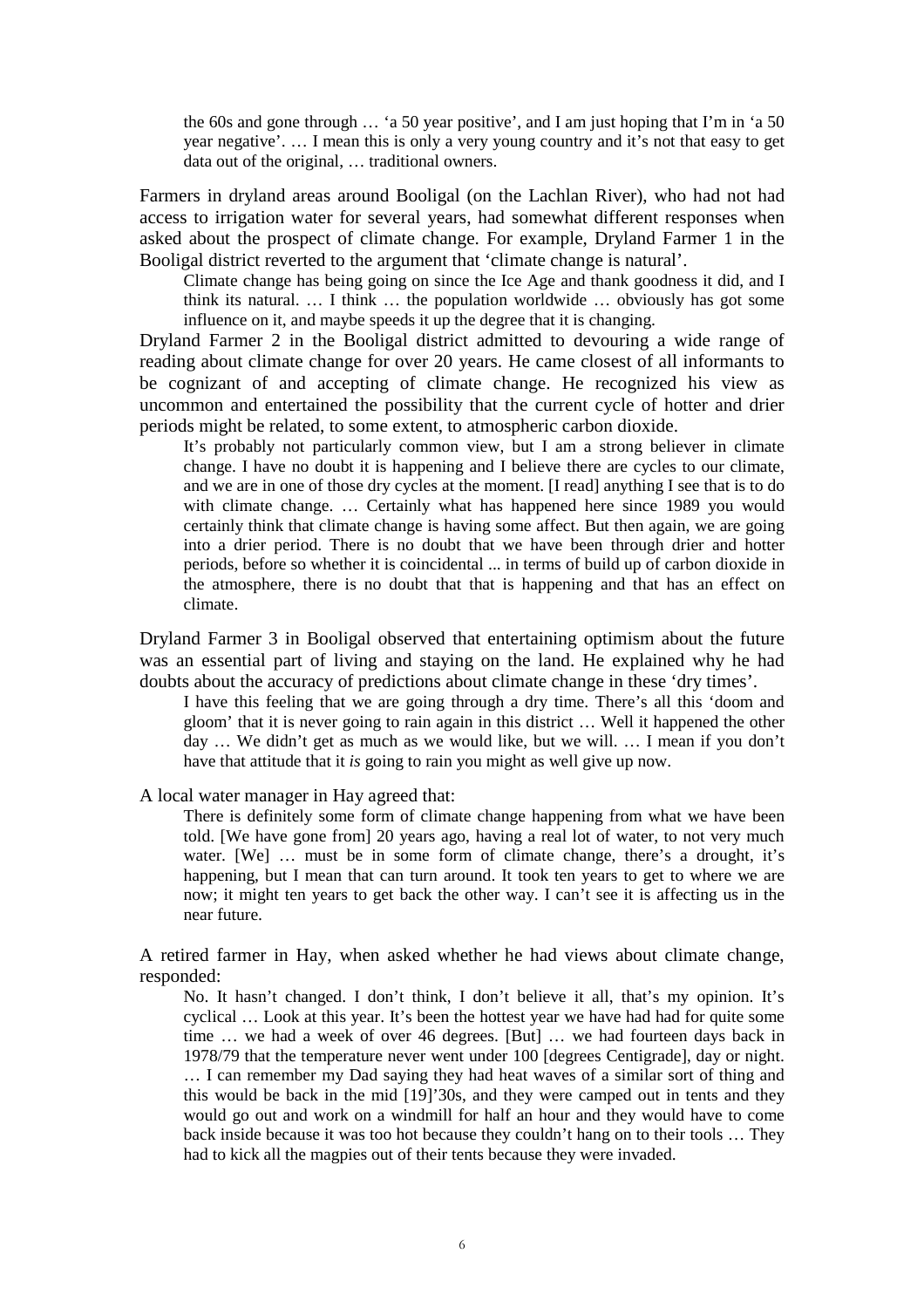Finally, some people had developed theories based on their own non-scientific narratives. For example, a representative of a community-based organisation in Hay repeated a long-standing myth about the relation between climate change, and evaporation and transpiration in the Lake Eye Basin.

I think where climate change is possibly influenced is where a lot of the water that would have gone down the rivers and ... and filled up a lot of the lagoons. They have all dried up so you are not getting evaporation from them so you are not getting rain coming back … so Lake Eyre, hopefully, is going to get a bit more water through it. Usually what happens there is that you get the evaporation from Lake Eyre, [it] goes up and then comes back and falls down as rain.

In summary, in the 163 pages (approximately 68,000) words of the mid-river, Riverina transcripts, there were only two spontaneous mentions of climate change amongst 32 interviewees. Only around one third of these interviewees (12) who mentioned climate change, typically in response to its mention by an interviewer, are cited in this paper. For comparison, drought was mentioned 67 times in the Riverina interviewees. Separate examination of the transcripts from the lower-river (Riverland) and Alpine sites revealed a similar pattern of climate change not being mentioned or implicated in drying. In the 138 pages (approximately 57,000) words in the Riverland transcripts, there were only two spontaneous mentions by interviewees of climate change and drought was mentioned 36 times. In the 61 pages of the Alpine transcripts, there were only five spontaneous mentions of climate change, all by the same interviewee, while drought was mentioned seventeen times.

## **Discussion**

## *The positions adopted on the relation between drying and climate change*

The positions on climate change adopted above by the twelve interviewees are and summarised below, from accepting of climate change to being climate sceptical. *Acceptance of climate change* was associated with recognition of widespread denial (VET stakeholder); acceptance of the likelihood that carbon dioxide in the atmosphere is implicated but, entertaining the possibility of coincidence with a natural cycle (Dryland Farmer 2, Booligal); belief and hope that this is part of a longer, natural cycle (Hay farmer); the possibility that human influence was 'speeding it up' (Dryland Farmer 1, Booligal); equivocation about human causality (irrigator); optimism that this is a ten year cycle (water manager) and acceptance of drier times, but deliberate optimism to counter the alternative, 'doom and gloom' view (Dryland Farmer 3, Booligal). *Uncertainty and vacillation* were associated with perceptions of an over-reaction to climate change, but a serious need to address it (agricultural adviser), backed by some contradictory personal observations (fruit and vegetable farmer) and equivocation (stock and station agent). *Total denial of climate change* was based on personal recollection and narratives of similar cycles (retired farmer) and reversion to persistent myths (community organisation representative).

In summary, spontaneous mentions in narratives above about climate change in the Riverina site were almost totally missing. When the interviewers raised the prospect of climate change, there was a wide range of alternative explanations about the cause of drier times. Aside from spontaneous mention and total acceptance of climate change in one VET stakeholder interview, there was very little evidence of acceptance, and mostly denial, vacillation or equivocation about climate change other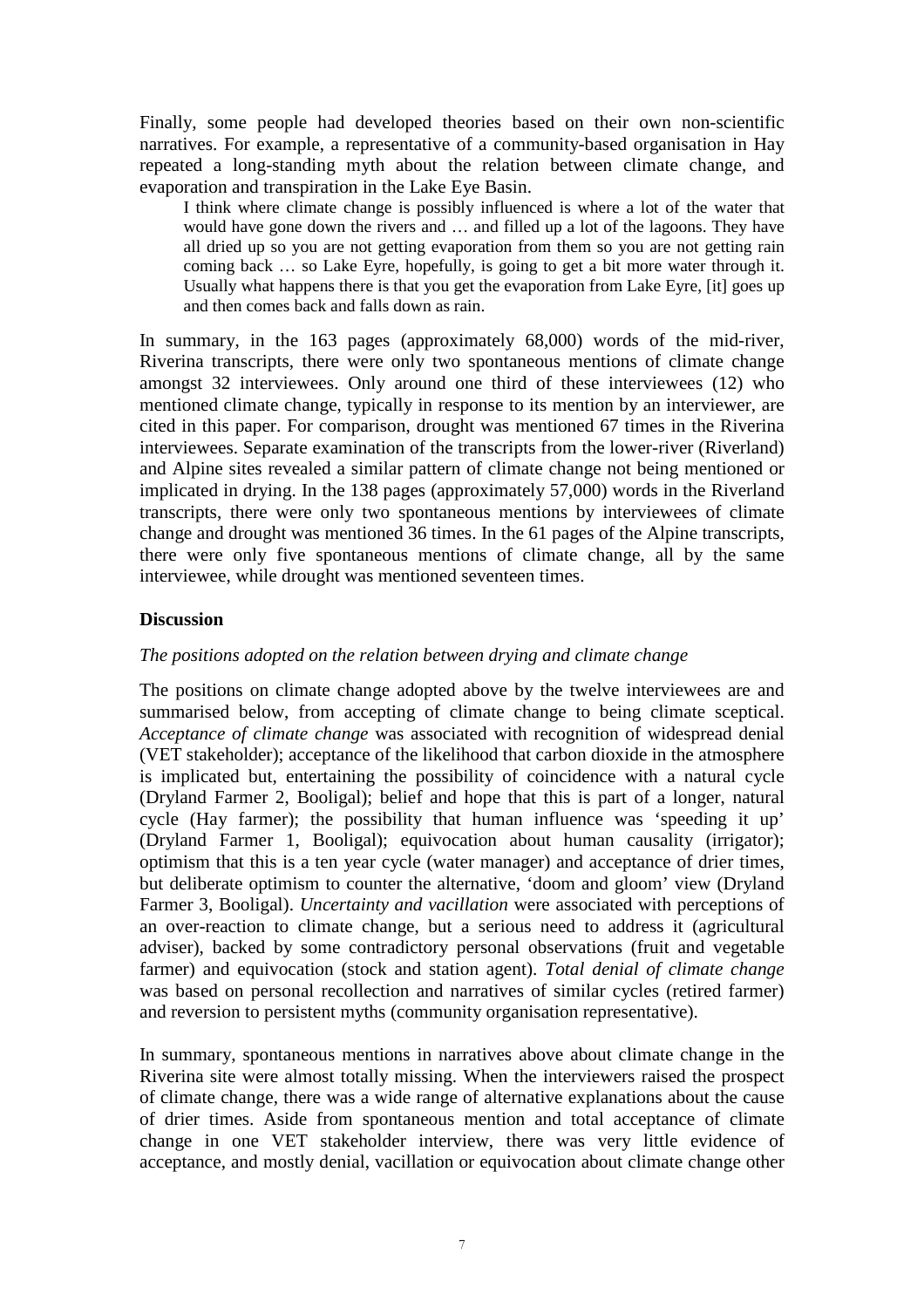than as part of a natural cycle. There was only minor mention or acceptance that human influences might be implicated in the changes.

A similar search of transcript data from the three other sites in the *Learning to be drier* study (Alpine: Foley & Grace 2009; Riverland: Brown & Schulz 2009; Wimmera-Mallee: Smith & Campbell 2009) confirmed a consistent reluctance to consider drying in the Basin as anything other than a natural cycle. With some exceptions, the commonly held view was that this was a drought or natural climatic change. The arguments and evidence used to bolster this view tended to be nonscientific and lack sophistication: several arguments were naïve or specious. The types of arguments tended to be misinformed, uninformed or based on common mythologies about climate change.

Dryland Farmer 4's contribution to the Booligal discussion about climate change neatly summarised many of the elements of the Riverina site narratives, as italicised and enumerated in the text below.

Climate change has been *happening for how many millions of years* and will continue to happen. I am sure we have increased carbon dioxide production … all the figures are there [1] … It's in *cycles* and I hope we go back into a wet cycle, whether we do, who knows? We don't know. We could be sitting here in five years time and we could be all stuffed. I don't know … but it is *definitely cycles* [2] and climate change has been happening *for a million years* [3] and *we won't stop it* [4]. Whether there are things we can do to slow it down or push it one way or the other, I don't know. The *scientists will probably come up with that* [5]… *but information wise, read, listen, radios* … [6] I listen to ABC radio and there is always something on there once a week about climate change, there's plenty of stuff to read[on the] Internet. There is plenty of stuff out there to read … It's *cycles, well I hope it is cycles* [2], and *we are suffering* [7], *we are in the wrong game* aren't we [8] … but *I think it will rain* [9]. *It has been tough before and it will be tough again* [8].

This narrative includes evidence about long-term climate change [1], a perception of definite cycles [2], change over long periods of time [3], doubts about humans being able to influence change [4], deferral to scientific opinion [5], the need to be informed [6], the suffering being experienced [7], a recognition that they may be in the wrong business if climate change is a reality [8], perpetual and optimistic hope [9] and the inherent difficulty and need for toughness and resilience when living in a cyclically dry, Australian environment [10].

## *Perceptions of government responsibility to ensure future water allocations*

These narrative accounts of drying in this water- dependent site were, with very few exceptions, devoid of spontaneously mentioned considerations about causality. A small number of informants had made an effort to learn about the possible causes of there being less water in the past decade. Only one interviewee was able to accept that there might be permanently less water in a drier climate. The overwhelming concern in the interviews was about short-term water 'allocations' by governments as a percentage of 'entitlements' during 'the drought'. There were 113 mentions of 'allocation' in the Riverina site interviews (and 77 in the lower river, Riverland site). One informant observed that the typical, simplistic view in the site was "If you turn your tap on and water comes out, you're happy."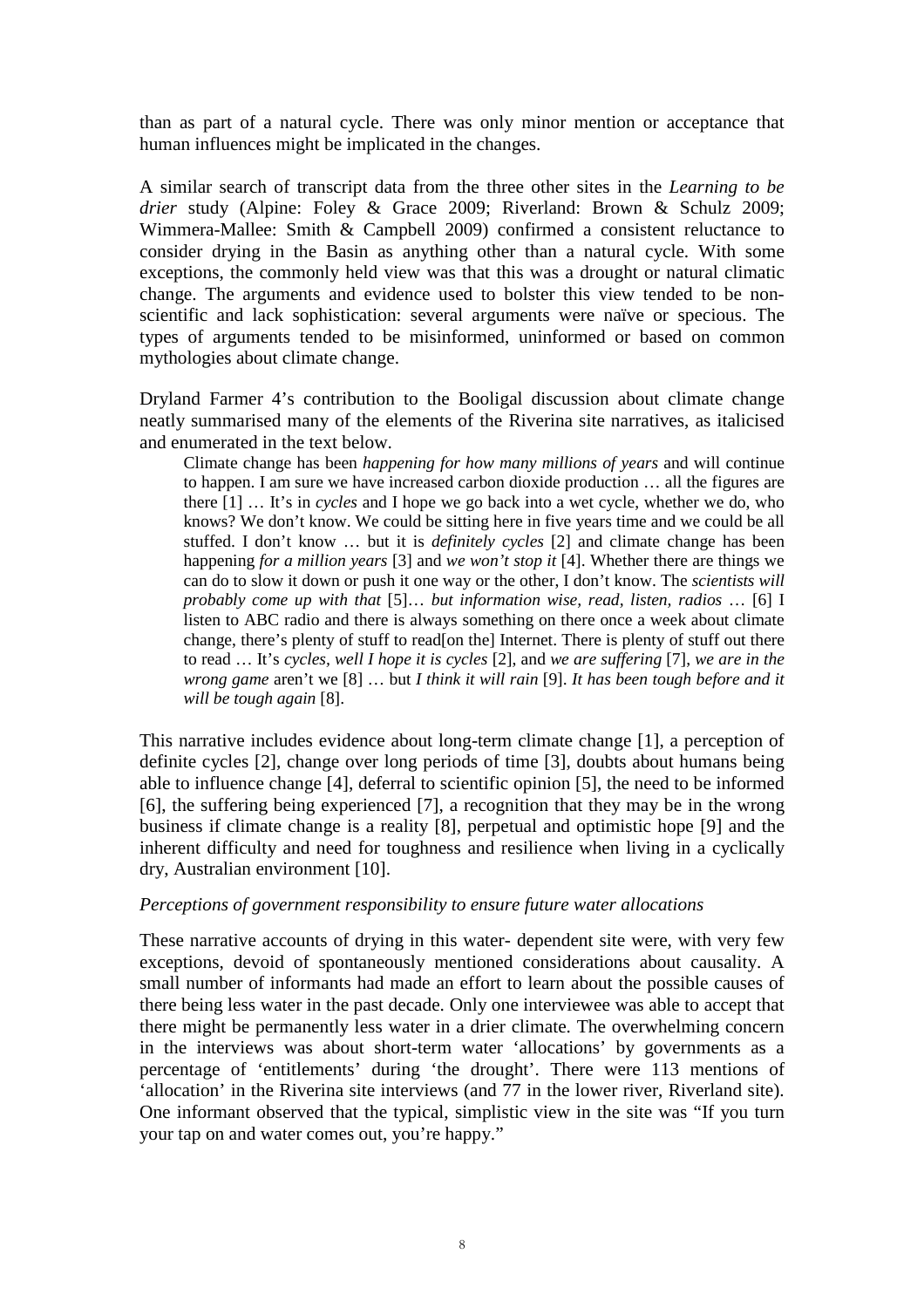Mentions of 'government' (70 cases) were typically about government responsibility to ensure the future of the town and the area as a food bowl. For example:

I don't understand how the Government can just see this area where a huge food bowl is and watch it just steadily decline. … I mean if there is no water here [in five years time], I can see the Hay area becoming part of the Great Sandy Desert … It will become totally non-functional … It will be just dry. There will be nothing.

Consideration of the need for governments to ensure water allocations to other users and uses in the wider Basin or catchment were rare. Spontaneous considerations of 'downstream' (mentioned only twice) and 'upstream' (mentioned only four times) were also notably absent in the Riverina site narratives. Mentions of the 'environment' (24 times) were typically disparaging of government, and as Golding and Angwin (2009) observed, were often linked to the term 'frogs', as part of a cynical perception about the low environmental value of wetlands. For example "I am all for the environment, … but I can't see the advantage of pushing all the water into the river to save frogs."

## **Conclusion**

The data examined confirm that most adults interviewed in this climate-sensitive, Riverina site remain ignorant or dismissive of the 'bigger picture' problems in the Murray Darling Basin. Most remained hopeful and optimistic that this is a drought that would eventually break. Very few interviewees spontaneously mentioned climate change as part of their understanding of drying. Most were dismissive or sceptical of theories about climate change and retreated to the familiar and less confronting idea, that this is simply an extended, cyclical, natural drought. This paper raises serious concerns about the ability or reluctance of adults, in this and other highly waterdependent sites in the southern Murray-Darling Basin, to understand and think seriously about the longer term responsibly of sharing and conserving much reduced allocations of water, in a drying and inter-connected catchment. There is little evidence in the narratives that adults understand or accept the predicted, real risks that climate change will, over the long term, dry the basin even further in future decades. People were clinging to whatever hope, evidence and arguments that they could muster. The first and main argument, when all interviewee responses are considered, is that the drying of the Murray Darling Basin is caused by a cycle of drought that will eventually reverse. The second, less common argument is that drying is part of a natural change in the climate in which humans are not implicated.

The data raise serious concerns about whether and how adults at risk could or should learn about causality in an interconnected basin. In 2009 the New South Wales state government water authority was still calling the ongoing drying of the Basin 'a drought' and farmers were being paid 'Exceptional Circumstances' funding by the federal government, on the assumption that this was an exceptional but natural, one in 25 year event. The paper illustrates the psychological difficultly of reversing denial of the risk climate change in adults, whose livelihoods effectively depend on optimistically gambling with the belief that the risk is not real. Most adults who choose, to 'stay on the land' and maintain Australia's food bowl have lives and businesses that are dependent on water. They have no option but to optimistically accept that the good, wet times will return.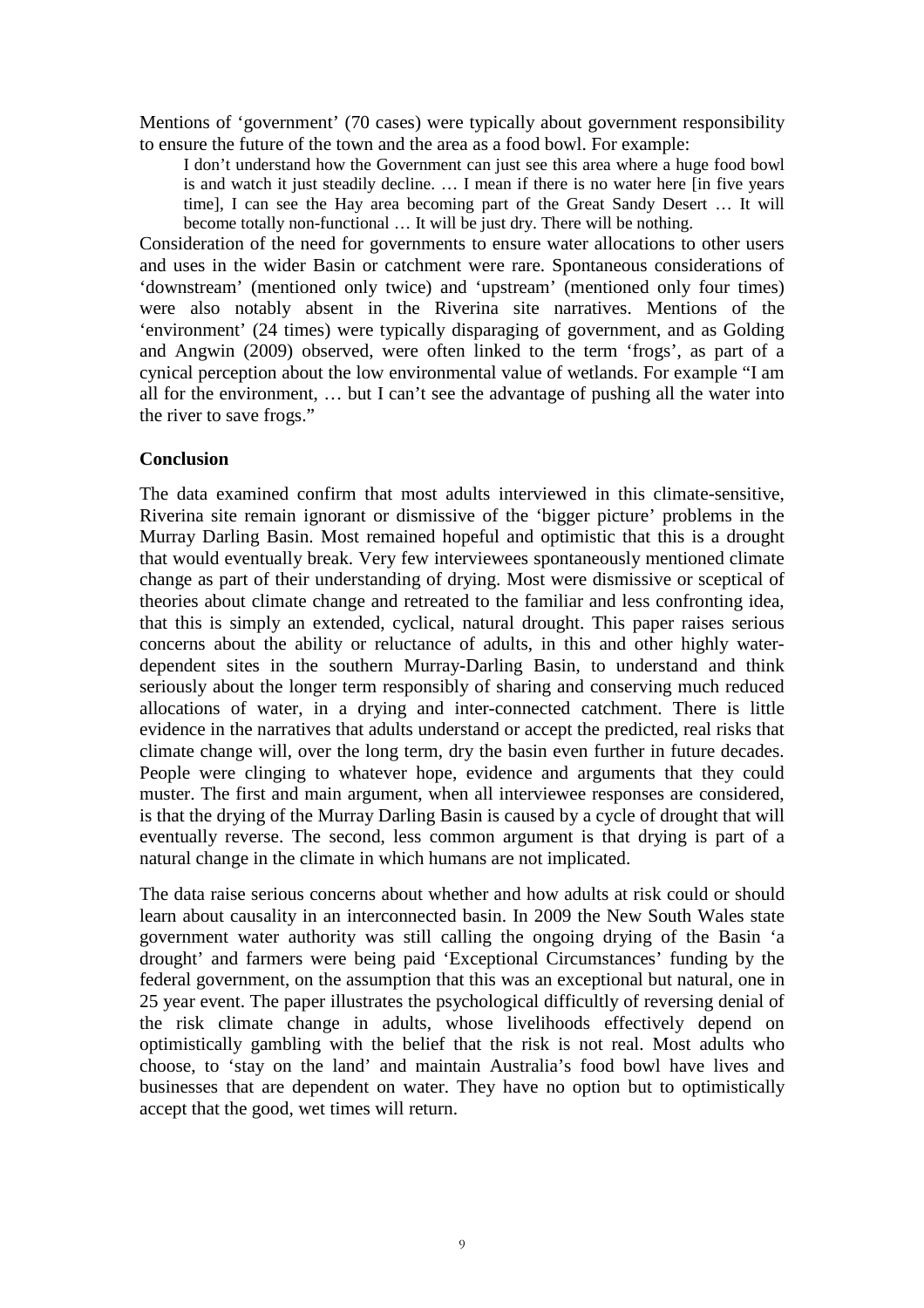The research is further evidence of a need, identified by PMSEIC (2007: 39), for a 'newer area of adaptation' to climate change beyond scientific and technical reports. that demands 'a communication and education focus'.

There is [so] little social research on the public perception and understanding of climate change … that public communication intended to enhance adaptive outcomes, or to improve adoption may be ineffective at this stage. (PMSEIC 2007: 39)

It suggests that new mechanisms and models of learning are required to help adults in Australia to understand, bear the risks and mitigate the impacts of climate change. Radically new ways of learning might be required to reach and manage the risk for the most climate-sensitive sector, agriculture. By extrapolation, the paper identifies a desperate need to learn more about upstream and downstream effects, not only in the interconnected water catchments examined, but also in a turbulent, interconnected atmosphere at risk of further warming and drying.

## **Acknowledgements**

My sincere thanks to interviewees in the Riverina (Hay and Booligal) communities who contributed to our *Learning to be drier* research in 2009. Thanks to Jennifer Angwin and other research colleagues from Deakin University and University of Ballarat (UB) who participated in the research, funded by the UB Deakin Research Collaboration Fund and supported by our respective Schools of Education.

#### **References**

- Brown, M. & Schulz, C. (2009). Learning to be drier: A case study of adult and community education in the Australian Riverland, *Australian Journal of Adult Learning,* 49:3, 497- 519.
- CSIRO (2007). *Climate change in the lower Murray Darling catchment*, Report for the CSIRO by the New South Wales Government, CSIRO, Canberra.
- Dietz, T. & Stern, P. (1998). Science, values and biodiversity. *BioScience,* 48, 441-444.
- Fankhauser, S. Smith, J. & Tol, R. (1999). Weathering climate change: some simple rules to guide adaptation decisions. *Ecological Economics,* 30, 67-78.
- Foley, A. & Grace, L. (2009). Water, weeds and autumn leaves: Learning to be drier in the Alpine region. *Australian Journal of Adult Learning,* 49:3, 451-471.
- Golding, B. & Angwin, J. (2009). Bearing the risk: learning to be drier mid-river. *Australian Journal of Adult Learning,* 49:3, 472-498.
- Golding, B. & Campbell, C. (2009) Learning to be drier: setting the scene for this research volume. *Australian Journal of Adult Learning,* 49:3, 423-450.
- Golding, B., Brown, M., Foley, A., Smith, E., Campbell, C., Angwin, J., Schulz, C. & Grace, L. (2009). Wicked learning: reflecting on Learning to be drier. *Australian Journal of Adult Learning,* 49:3, 544-566.
- Grist (2009). How to talk to a climate change skeptic: responses to the most common sceptical arguments in global warming, A Grist Special Series, http://grist.org/article/series/skeptics, Accessed 25 November 2009.
- Hulme, M. (2007). 'The conquering of climate: discourses of fear and their dissolution'. *The Geographical Journal,* 174:1, 5-16.
- Pew Global (2006). No global warming alarm in the US, China http://pewglobal.org/reports/pdf/252.pdf 15 Nation Pew Global Attitudes Survey, released 13 June 2006, Accessed 25 November 2009.
- PMSEIC Prime Ministers Science, Engineering and Innovation Council (2007). *Climate change in Australia: regional risks and adaptation; managing the risks for Australia*.
- Smith, E. & Campbell, C. (2009) Learning to be drier in dryland country. *Australian Journal of Adult Learning,* 49:3, 520-543.